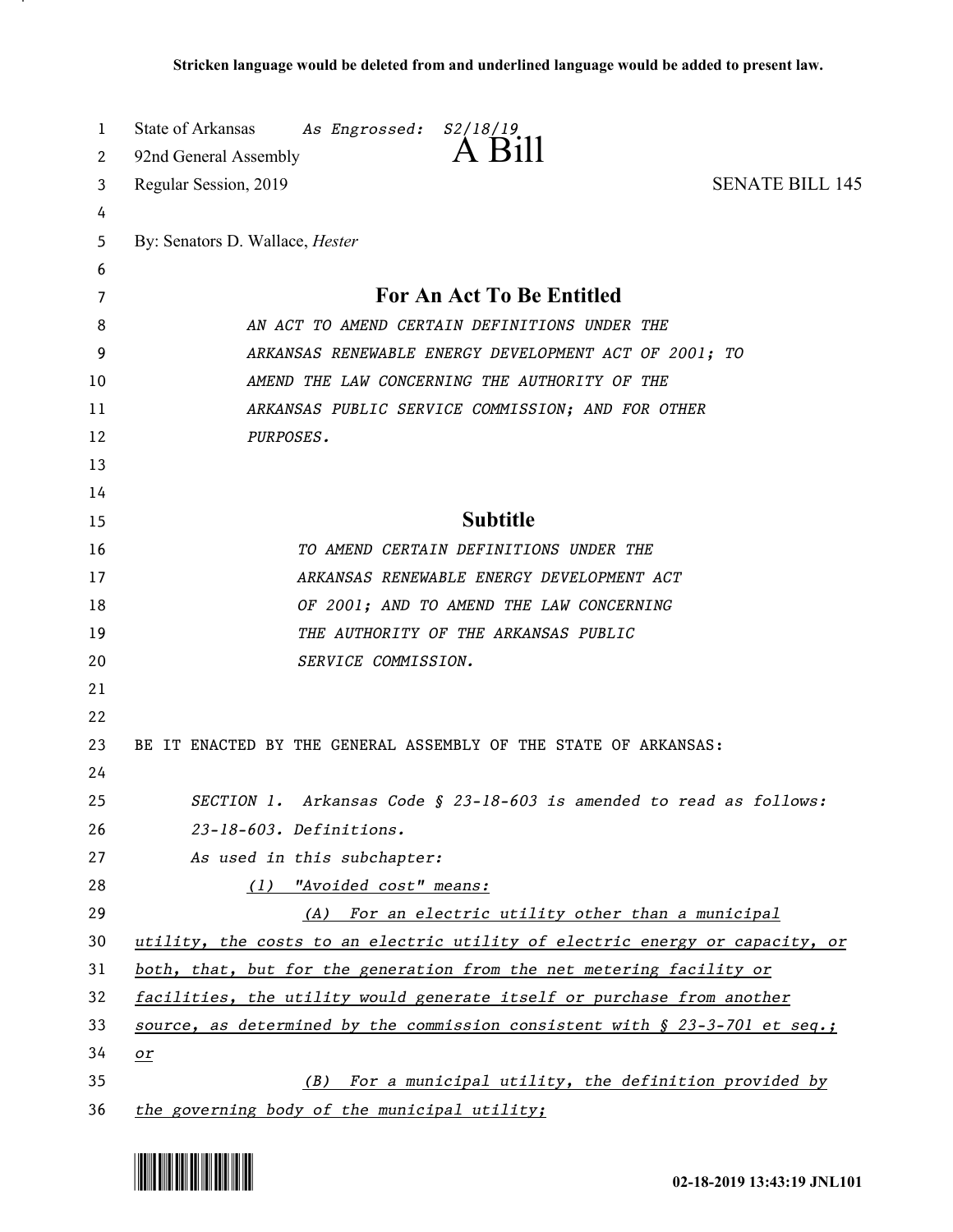| 1  | $\left(\frac{1}{2}\right)$ "Commission" means the Arkansas Public Service Commission |
|----|--------------------------------------------------------------------------------------|
| 2  | or other appropriate governing body for an electric utility as defined in            |
| 3  | subdivision $(2)$ $(3)$ of this section;                                             |
| 4  | $(2)(3)$ "Electric utility" means a public or investor-owned                         |
| 5  | utility, an electric cooperative or any private power supplier or marketer           |
| 6  | that is engaged in the business of supplying electric energy to the ultimate         |
| 7  | consumer or any customer classes within the state;                                   |
| 8  | $(4)$ (A) "Municipal utility" means a utility system owned or                        |
| 9  | operated by a municipality that provides electricity.                                |
| 10 | <u>"Municipal utility" includes without limitation a:</u><br>(B)                     |
| 11 | (i) Utility system managed or operated by a                                          |
| 12 | nonprofit corporation under § 14-199-701 et seq.; and                                |
| 13 | (ii) Utility system owned or operated by a                                           |
| 14 | municipality or by a consolidated utility district under the General                 |
| 15 | Consolidated Public Utility System Improvement District Law, § 14-217-101 et         |
| 16 | $seq.$ ;                                                                             |
| 17 | $\overbrace{3}$ (5) "Net excess generation" means the amount of electricity          |
| 18 | as measured in kilowatt hours or kilowatt hours multiplied by the applicable         |
| 19 | rate that a net-metering customer has fed back to the electric utility that          |
| 20 | exceeds the amount of electricity as measured in kilowatt hours or kilowatt          |
| 21 | hours multiplied by the applicable rate used by that customer during the             |
| 22 | applicable period determined by the commission;                                      |
| 23 | $\frac{44}{6}$ "Net metering" means measuring the difference between in              |
| 24 | amount of electricity as measured in kilowatt hours or kilowatt hours                |
| 25 | multiplied by the applicable rate supplied by an electric utility to a net           |
| 26 | metering customer and the electricity generated by a net-metering customer           |
| 27 | and fed back to the electric utility over the applicable billing period              |
| 28 | determined by a commission;                                                          |
| 29 | $(5)$ (7) "Net-metering customer" means an owner of a net-metering                   |
| 30 | facility a customer of an electric utility that:                                     |
| 31 | (A) Is an owner of a net metering facility;                                          |
| 32 | (B) Leases a net metering facility; or                                               |
| 33 | (C) Is a government entity or other entity that is exempt                            |
| 34 | from state and federal income tax and obtains electric energy from a net             |
| 35 | metering facility under a service contract as provided under 26 U.S.C. §             |
| 36 | <u>7701;</u>                                                                         |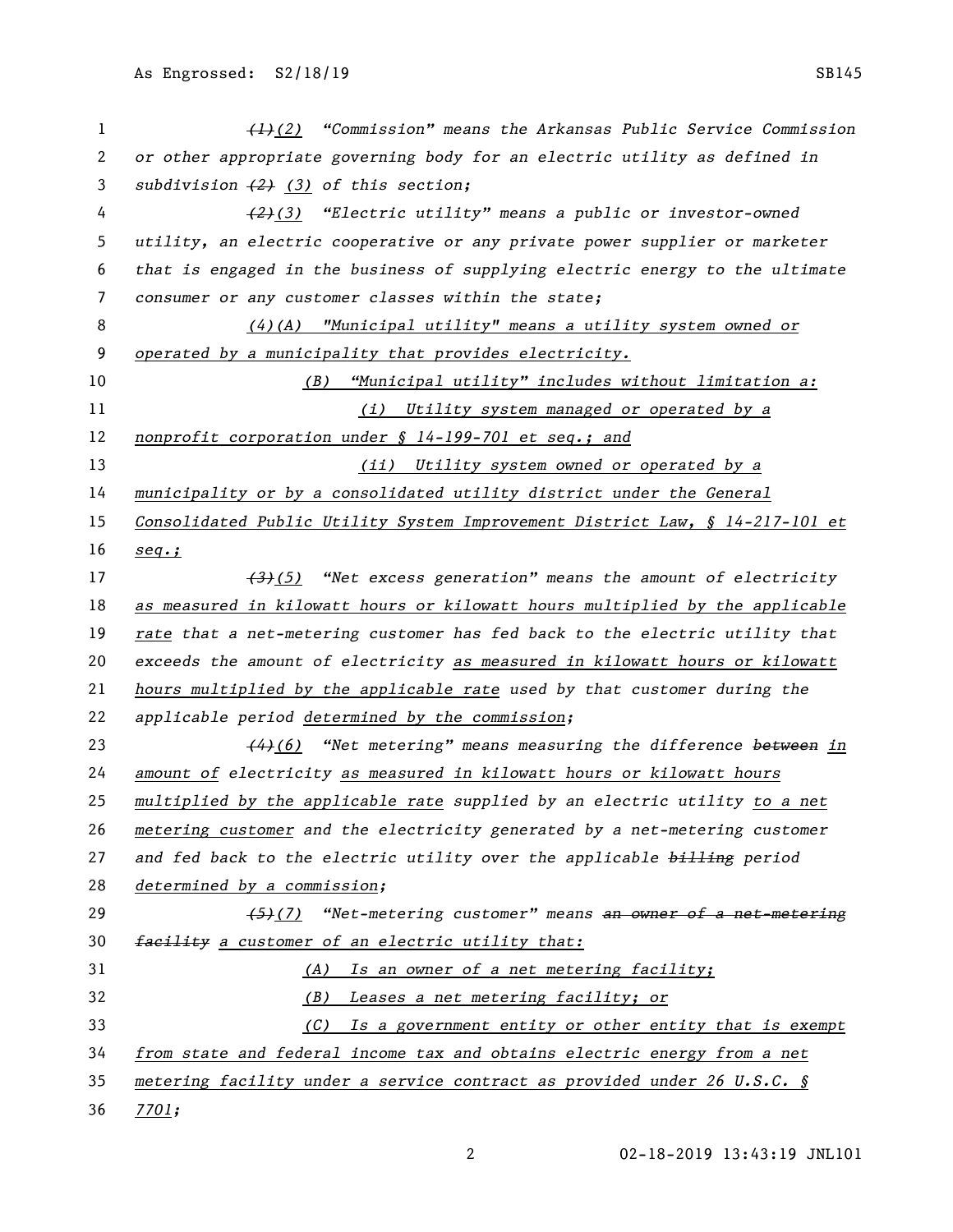*(6)(8) "Net-metering facility" means a facility for the production of electrical electric energy that: (A) Uses solar, wind, hydroelectric, geothermal, or biomass resources to generate electricity, including, but not limited to, fuel cells and micro turbines that generate electricity if the fuel source is entirely derived from renewable resources; (B) Has a generating capacity of not more than: (i) The greater of twenty-five kilowatts (25 kW) or one hundred percent (100%) of the net-metering customer's highest monthly usage in the previous twelve (12) months for residential use; or (ii) Three hundred kilowatts (300 kW) For customers of electric utilities, one thousand kilowatts (1,000 kW) for any other use other than residential use unless otherwise allowed by a commission under § 23-18-604(b)(5) 23-18-604; or (iii) For customers of a municipal utility, the limits established by the governing body of the municipal utility under § 23- 18-605; (C) Is located in Arkansas; (D) Can operate in parallel with an electric utility's existing transmission and distribution facilities; and (E) Is intended primarily to offset part or all of the net-metering customer requirements for electricity; and (F)(i) May include an energy storage device that is configured to receive electric energy solely from a net metering facility. (ii) The capacity of an energy storage device shall not be used to calculate the capacity limits listed in subdivision (8)(B) of this section if the energy storage device is configured to receive electric energy solely from a net metering facility; (9) "Quantifiable benefits" means the: (A) Reasonably demonstrated costs that: (i) Are related to the provision of electric service and based on the utility's most recent cost-of-service study filed with the commission; and (ii) Will be avoided by the utility by the use of net metering; (B) Monetary value provided to a utility by the use of net*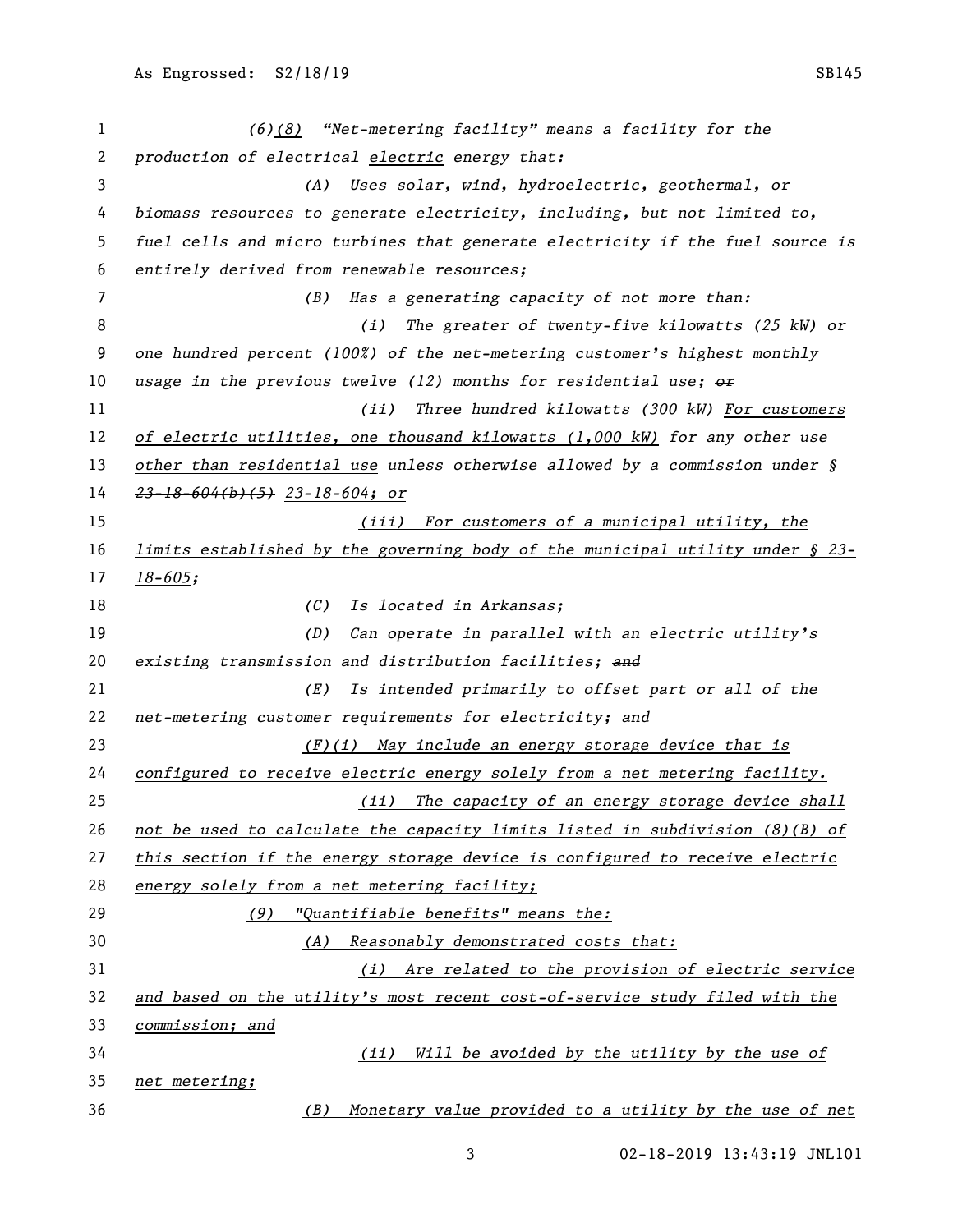As Engrossed: S2/18/19 SB145

| 1  | metering as specified by a market mechanism, if any, of the regional          |
|----|-------------------------------------------------------------------------------|
| 2  | transmission organization of which the electric utility is a member; and      |
| 3  | (C) Monetary value provided to a utility by the use of net                    |
| 4  | metering as specified by a market mechanism, if any, that measures utility    |
| 5  | distribution system benefits; and                                             |
| 6  | $(7)$ (10) "Renewable energy credit" means the environmental,                 |
| 7  | economic, and social attributes of a unit of electricity, such as a megawatt  |
| 8  | hour, generated from renewable fuels that can be sold or traded separately.   |
| 9  |                                                                               |
| 10 | Arkansas Code § 23-18-604 is amended to read as follows:<br><i>SECTION 2.</i> |
| 11 | 23-18-604. Commission authority - Definition.                                 |
| 12 | (a) An electric utility shall allow net-metering facilities to be             |
| 13 | interconnected using a standard meter capable of registering the flow of      |
| 14 | electricity in two (2) directions.                                            |
| 15 | Following notice and opportunity for public comment, a commission:<br>(b)     |
| 16 | Shall establish appropriate rates, terms, and conditions for<br>(1)           |
| 17 | net-metering net metering contracts, including:;                              |
| 18 | $(A)$ (i) A requirement that the rates charged to each net-                   |
| 19 | metering customer recover the electric utility's entire cost of providing     |
| 20 | service to each net-metering customer within each of the electric utility's   |
| 21 | class of customers.                                                           |
| 22 | (ii) The electric utility's entire cost of providing                          |
| 23 | service to each net-metering customer within each of the electric utility's   |
| 24 | elass of customers under subdivision (b)(l)(A)(i) of this section:            |
| 25 | (a) Includes without limitation any                                           |
| 26 | quantifiable additional cost associated with the net-metering customer's use  |
| 27 | of the electric utility's capacity, distribution system, or transmission      |
| 28 | system and any effect on the electric utility's reliability; and              |
| 29 | (b) Is net of any quantifiable benefits                                       |
| 30 | associated with the interconnection with and providing service to the net-    |
| 31 | metering customer, including without limitation benefits to the electric      |
| 32 | utility's capacity, reliability, distribution system, or transmission system; |
| 33 | and                                                                           |
| 34 | For net metering customers who receive service under a rate<br>(2)            |
| 35 | that does not include a demand component, may:                                |
| 36 | (A) Take the following action:                                                |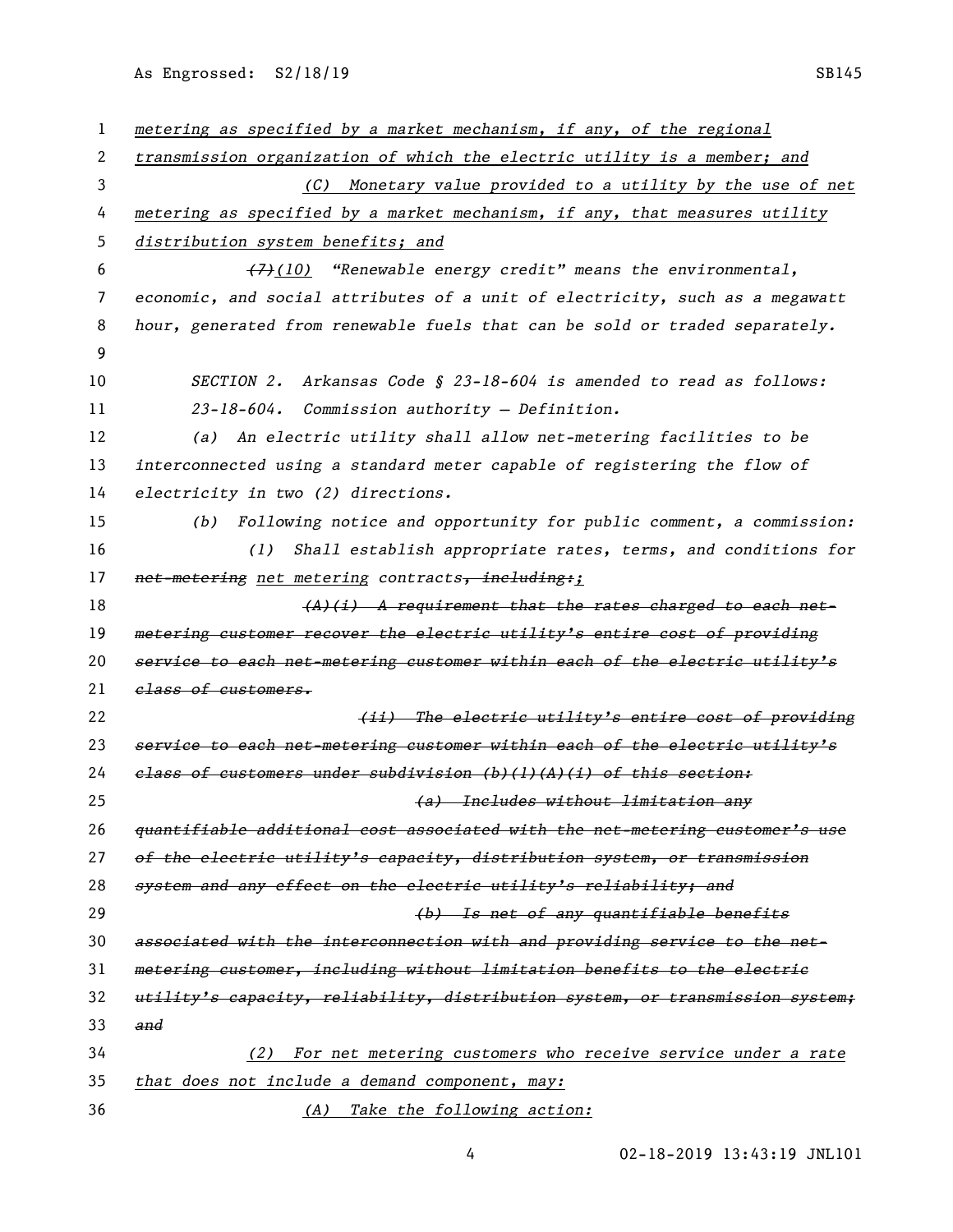*(i) Approve a retail rate that shall be applied to all kilowatt hours that are supplied to a net metering customer by the electric utility during the period determined by a commission; (ii) Apply the avoided cost of the electric utility plus any additional sum determined under this section to generation supplied to the electric utility by a net metering customer, during the period determined by a commission, and credited to the total bill of the net metering customer in a dollar value; and (iii)(a) For the purposes provided in this subdivision (b)(2), authorize an additional sum to the avoided cost of the electric utility to be applied to the generation supplied to the electric utility by a net metering customer after the demonstration of quantifiable benefits. (b) The additional sum to the avoided cost of the electric utility shall not be more than forty percent (40%) of the avoided cost of the electric utility; or (B) Authorize an electric utility to assess a net metering customer that is being charged a rate that does not include a demand component a per-kilowatt-hour fee or charge to recover the quantifiable direct demand-related distribution cost of the electric utility for providing electricity to the net-metering customer that is not: (i) Avoided as a result of the generation of electricity by the net-metering facility; and (ii) Offset by quantifiable benefits; (B)(3) A requirement Shall require that net-metering equipment be installed to accurately measure the electricity: (i)(A) Supplied by the electric utility to each net- metering customer; and (ii)(B) Generated by each net-metering customer that is fed back to the electric utility over the applicable billing period; (2)(4) May authorize an electric utility to assess a net- metering customer a greater fee or charge of any type, if the electric utility's direct costs of interconnection and administration of net metering outweigh the distribution system, environmental, and public policy benefits of allocating the costs among the electric utility's entire customer base; (3)(5) Shall For a net-metering customer who receives service*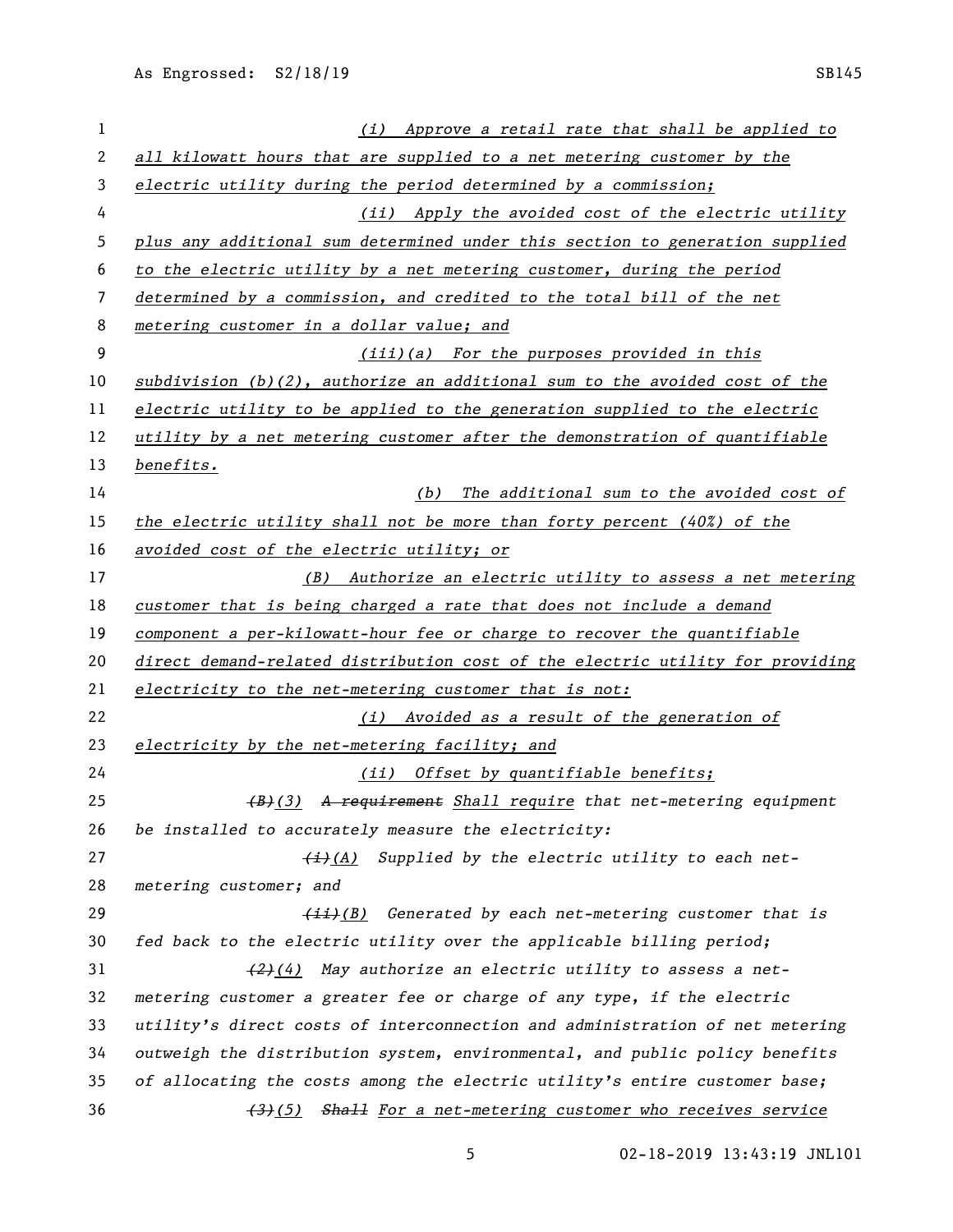As Engrossed: S2/18/19 SB145

 *under a rate that does not include a demand component, shall require an electric utilities utility to credit a net-metering customer with the amount of any accumulated net excess generation as measured in kilowatt hours or kilowatt hours multiplied by the applicable rate in the next applicable billing period; (6) For a net-metering customer that receives service under a rate that includes a demand component, shall require an electric utility to credit the net-metering customer with any accumulated net excess generation in the next applicable billing period and base the bill of the net-metering customer on the net amount of electricity that the net-metering customer has received from or fed back to the electric utility during the billing period; (4)(7) May expand the scope of net metering to include additional facilities that do not use a renewable energy resource for a fuel if so doing results in distribution system, environmental, or public policy benefits; (5)(8) May increase the generating capacity limits for individual net-metering facilities if doing so results in distribution system, environmental, or public policy benefits; (6)(9) Shall provide that: (A)(i) The amount of the net excess generation credit as measured in kilowatt hours or kilowatt hours multiplied by the applicable rate remaining in a net-metering customer's account at the close of a billing cycle shall not expire and shall be carried forward to subsequent billing cycles indefinitely. (ii) However, for net excess generation credits older than twenty-four (24) months, a net-metering customer may elect to have the electric utility purchase the net excess generation credits in the net- metering customer's account at the electric utility's estimated annual average avoided cost, rate for wholesale energy plus any additional sum determined under this section, if the sum to be paid to the net-metering customer is at least one hundred dollars (\$100). (iii) An electric utility shall purchase at the electric utility's estimated annual average avoided cost, rate for wholesale energy plus any additional sum determined under this section, any net excess generation credit remaining in a net-metering customer's account when the net-metering customer:*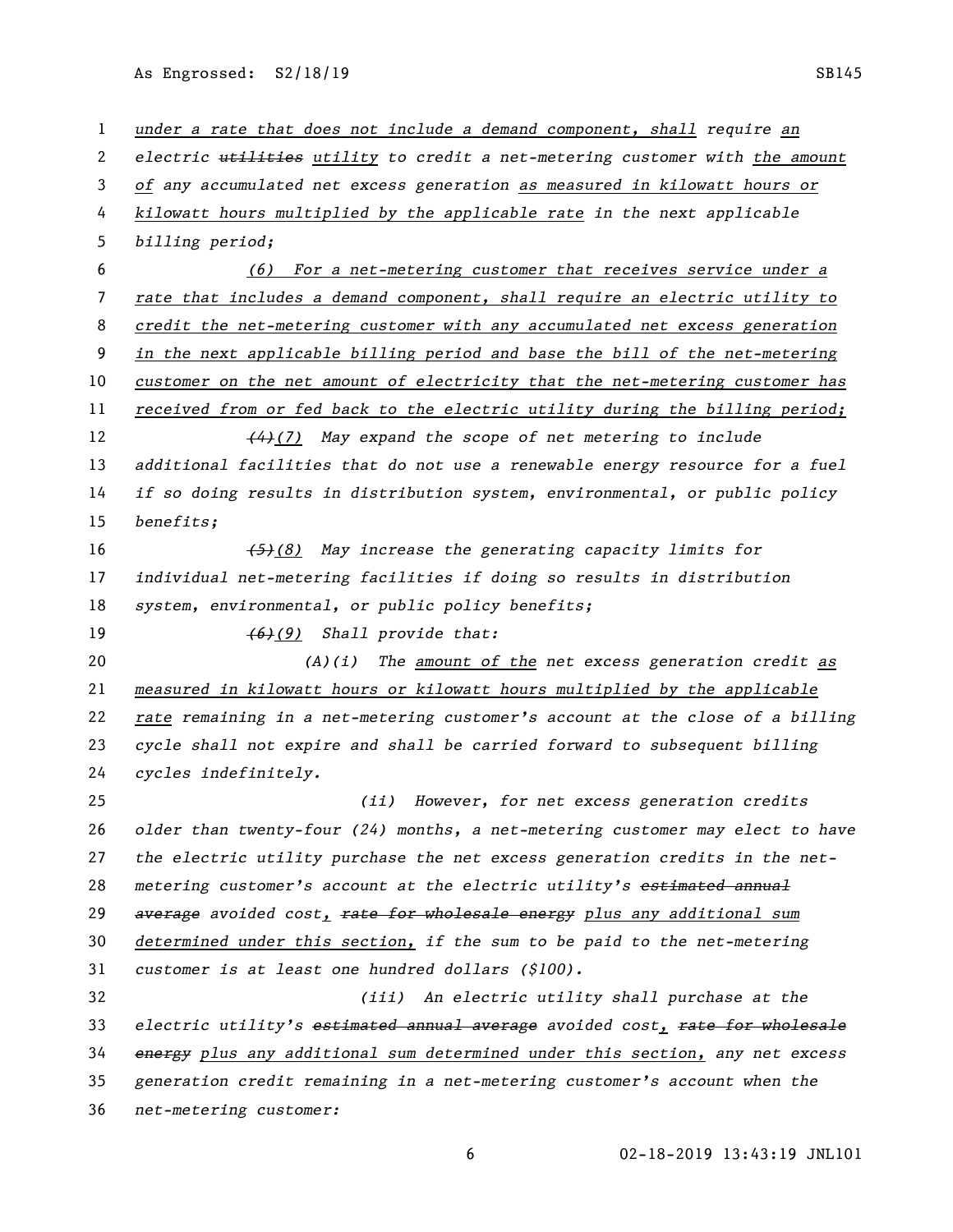*(a) Ceases to be a customer of the electric utility; (b) Ceases to operate the net-metering facility; or (c) Transfers the net-metering facility to another person; and (B) A renewable energy credit created as the result of electricity supplied by a net-metering customer is the property of the net- metering customer that generated the renewable energy credit; and (7)(10) May allow a net-metering facility with a generating capacity that exceeds three hundred kilowatts (300 kW) the limits provided under § 23-18-603(8)(ii) or (iii) if: (A) The net-metering facility is not for residential use; and (B) Allowing an increased generating capacity for the net- metering facility would increase the state's ability to attract businesses to Arkansas. (c)(1) As used in this section, "avoided costs": (A) For the Arkansas Public Service Commission, means the same as defined in § 23-3-702; and (B) For a municipal utility, is defined by the governing body of the municipal utility. (2) Avoided costs shall be determined under § 23-3-704. (d)(1) Except as provided in subdivision (d)(2)(c)(2) of this section, an electric utility shall separately meter, bill, and credit each net- metering facility even if one (1) or more net-metering facilities are under common ownership. (2)(A)(i) At the net-metering customer's discretion, an electric utility may apply net-metering credits from a net-metering facility to the bill for another meter location if the net-metering facility and the separate meter location are under common ownership within a single electric utility's service area. (ii) Subdivision (c)(2)(A)(i) of this section does not apply if more than two (2) customers that are governmental entities or other entities that are exempt from state and federal income tax defined under § 23-18-603(7)(C) co-locate at a site hosting the net-metering*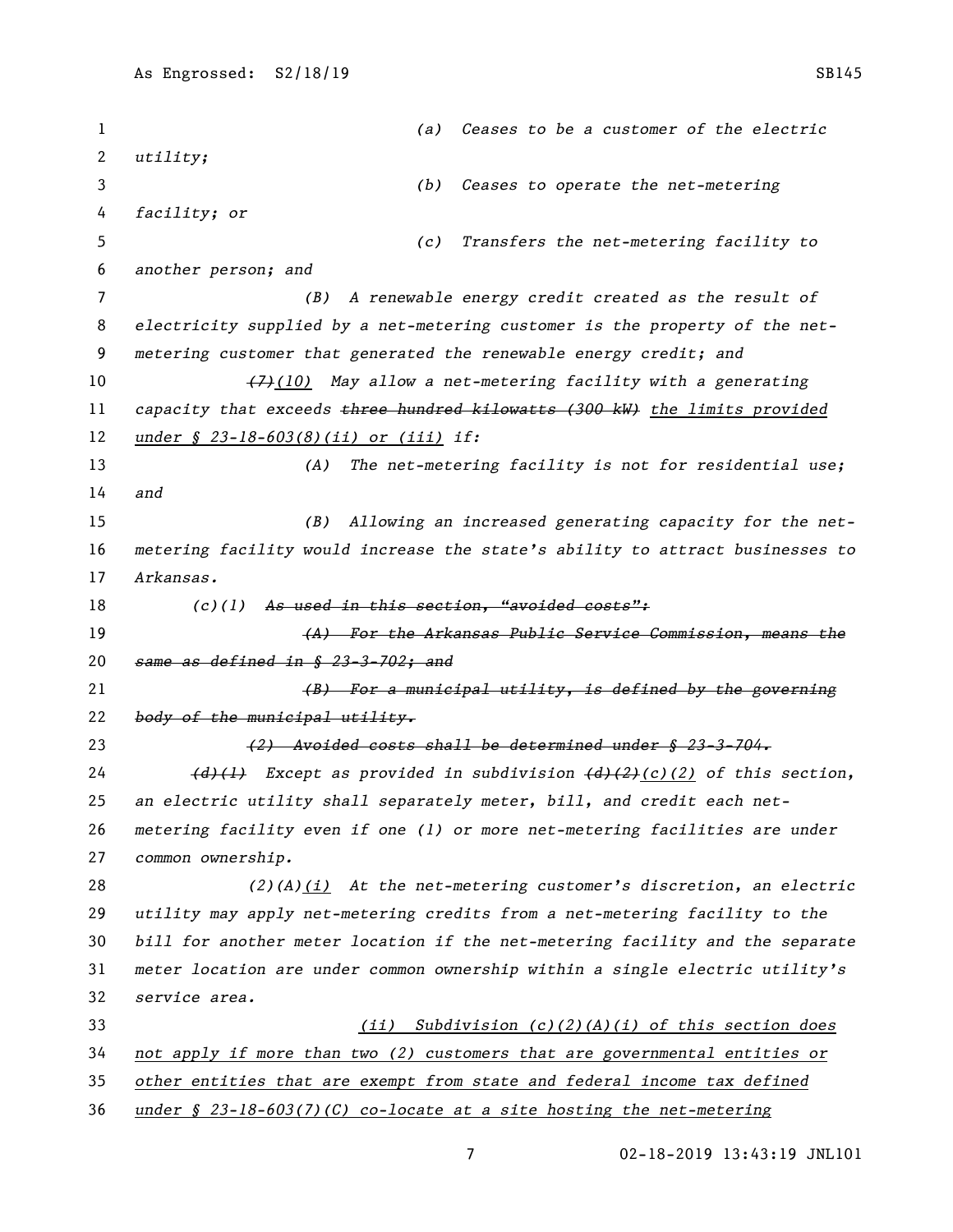| 1  | facility.                                                                                                                    |
|----|------------------------------------------------------------------------------------------------------------------------------|
| 2  | (B) Net excess generation shall be credited first to the                                                                     |
| 3  | net-metering customer's meter to which the net-metering facility is                                                          |
| 4  | physically attached.                                                                                                         |
| 5  | After applying net excess generation under subdivision<br>(C)                                                                |
| 6  | $\left(\frac{d}{2}(2)(B)(c)(1)$ of this section and upon request of the net-metering                                         |
| 7  | customer under subdivision $\left(\frac{d}{2}\right)\left(\frac{2}{4}\right)(c)(\frac{2}{4})$ of this section, any remaining |
| 8  | net excess generation shall be credited to one (1) or more of the net-                                                       |
| 9  | metering customer's meters in the rank order provided by the net-metering                                                    |
| 10 | customer.                                                                                                                    |
| 11 | (d) A person who acts as a lessor or service provider as described in                                                        |
| 12 | $\frac{6}{5}$ 23-18-603(7)(B) or (C) shall not be considered a public utility as defined                                     |
| 13 | $\text{in} \ \ \text{$s$} \ \ 23 - 1 - 101(9)$ .                                                                             |
| 14 |                                                                                                                              |
| 15 | SECTION 3. Arkansas Code Title 23, Chapter 18, Subchapter 6 is amended                                                       |
| 16 | to add an additional section to read as follows:                                                                             |
| 17 | 23-18-605. Municipal utilities.                                                                                              |
| 18 | (a) A municipal utility shall allow a net-metering facilities to be                                                          |
| 19 | interconnected according to the ordinances, rules or regulations established                                                 |
| 20 | by the governing body of the municipal utility.                                                                              |
| 21 | The governing body of municipal utility may elect to follow<br>(b)                                                           |
| 22 | procedures under § 23-18-604 or adopt ordinances, rules or regulations                                                       |
| 23 | established.                                                                                                                 |
| 24 | The governing body of a municipal utility may adopt ordinances,<br>(c)                                                       |
| 25 | rules or regulations establishing the rates, terms and conditions allowing                                                   |
| 26 | the interconnection of net-metering facilities, including generation                                                         |
| 27 | facilities and energy storage devices whether owned or leased by a customer                                                  |
| 28 | or operated by a third-party on behalf of a customer.                                                                        |
| 29 | The governing body of a municipal utility may limit the generating<br>(d)                                                    |
| 30 | capacity of a net-metering facility to less than twenty-five kilowatts (25)                                                  |
| 31 | kW) for residential customers or three hundred kilowatts (300 kW) for                                                        |
| 32 | nonresidential customers only after the governing body finds that the                                                        |
| 33 | capacity limit is necessary for reliable utility operations or the public                                                    |
| 34 | health, safety, or welfare.                                                                                                  |
| 35 | The governing body of a municipal utility shall not establish a<br>(e)                                                       |
|    |                                                                                                                              |